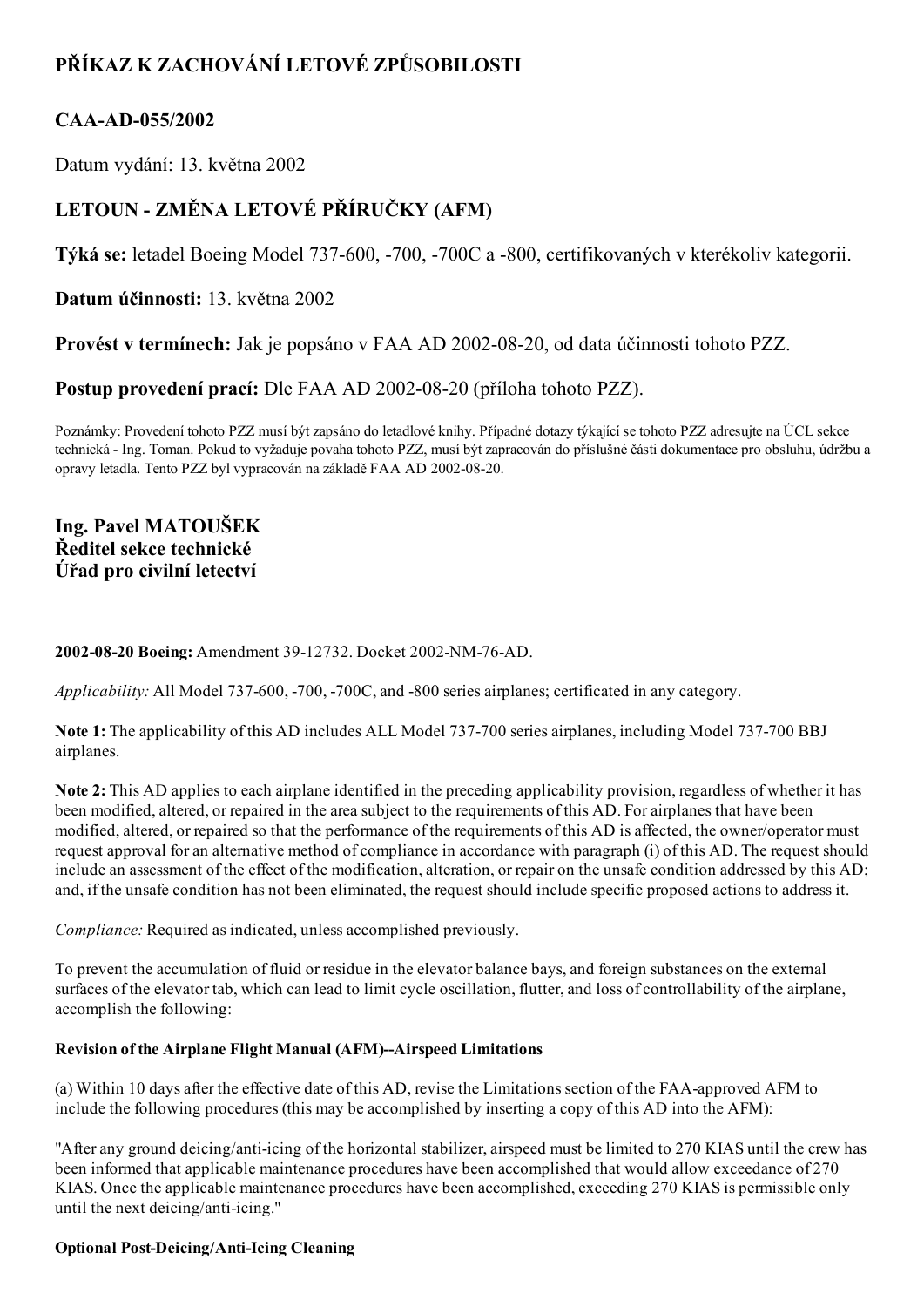(b) Accomplishment of the applicable cleaning procedures specified by paragraphs (b)(1) and (b)(2) of this AD allows the temporary operation of the airplane at airspeeds exceeding 270 KIAS--until the next deicing/anti-icing of the horizontal stabilizer.

(1) For all airplanes: Clean the external aerodynamic surfaces of the elevator tab to remove accumulated deicing/antiicing fluid, residue, or other foreign substances, in accordance with the procedures for Airplane Cleaning in Section 12 40-00 (G) of Boeing 737-600/700/800/900 Maintenance Manual Document D633A101.

(2) For airplanes having line numbers 1 through 1091 inclusive: Until the actions required by paragraph (f) of this AD have been accomplished, clean the elevator balance bays in accordance with a method approved by the Manager, Seattle Aircraft Certification Office (ACO), FAA. For a cleaning method to be approved by the Manager, Seattle ACO, as required by this paragraph, the Manager's approval letter must specifically reference this AD.

## AFM Revision--Non-Normal Procedures

(c) Within 10 days after the effective date of this AD, revise the Non-Normal Procedures section of the FAA-approved AFM (Boeing Document D631A001) to include the following procedures (this may be accomplished by inserting a copy of this AD into the AFM):

## Elevator Tab Limit Cycle Oscillation

An Elevator Tab Limit Cycle Oscillation (LCO) will be characterized by a high frequency, possibly severe vibration, originating in the tail of the airplane, and emanating forward through the airframe structure. LCO events have previously occurred at airspeeds greater than 275 KIAS, and in an altitude range between 10,000 and 25,000 feet following ground deicing/anti-icing of the horizontal stabilizer. This vibration may, or may not, be felt in the control column. Cabin crew may be able to confirm the source of any airframe vibrations. If LCO is suspected in flight, immediately reduce airspeed (WITHOUT use ofspeed brakes, or changing aircraft configuration) to 270 KIAS, or until the vibration ceases, whichever indicated airspeed is lower.

## DO NOT USE SPEED BRAKES FOR THE REMAINDER OF THE FLIGHT.

Use of the speed brakes in other emergencies is at the discretion of the flight crew. Remain at or below the indicated airspeed at which the vibration ceased for the remainder of the flight, but do not exceed 270 KIAS. Evaluate the need to land at the nearest practicable airport. Landing airport selection should be based upon consideration of all pertinent factors such as: weather, distance to destination, range available at the reduced airspeed, maximum landing weight, and possible airframe damage. Use of ground spoilers during landing rollout is permitted."

## Elevator Tab Cleaning

(d) Within 250 flight cycles or 90 days after the effective date of this AD, whichever occurs first: Clean the external aerodynamic surfaces of the elevator tab to detect accumulated deicing/anti-icing fluid, residue, or other foreign substances, in accordance with the procedures for Airplane Cleaning in Section 12-40-00 (G) of Boeing 737-600/700/800/900 Maintenance Manual Document D633A101. Thereafter, repeat the tab cleaning procedure at least every 250 flight cycles or 90 days, whichever occurs first.

#### Balance Bay Cleaning

(e) For airplanes having line numbers 1 through 1091 inclusive: Prior to or concurrently with the accomplishment of the seal trim required by paragraph (f) of this AD, clean the elevator balance bays in accordance with Boeing Service Letter 737SL12017, dated April 10, 2002. If the balance bays have been cleaned at least one time in accordance with paragraph (b)(2) of this AD, and if the seal trim has been accomplished in accordance with paragraph (f) of this AD, it is not necessary to repeat this procedure.

## Seal Trim

(f) For airplanes having line numbers 1 through 1091 inclusive: Within 90 days after the effective date of this AD, trim the elevator balance bay seals in accordance with Boeing Alert Service Bulletin 737-55A1084, dated March 7, 2002. Following accomplishment of the seal trim required by this paragraph and the balance bay cleaning required by paragraph (e) of this AD, the optional repetitive cleaning procedures specified by paragraph (b)(2) of this AD are no longer necessary.